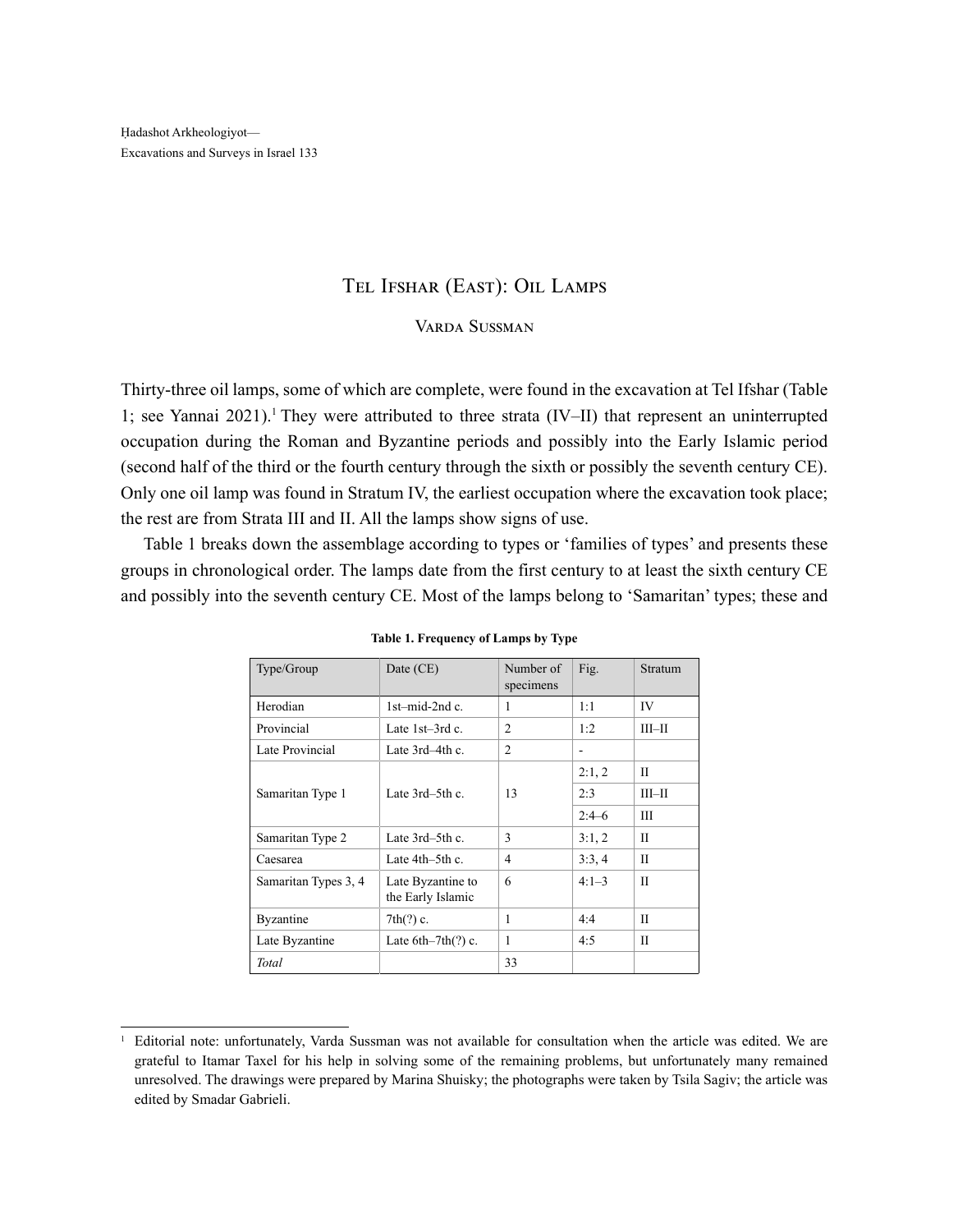the other types of lamps are local and well known, except for one Byzantine-period lamp (see Fig. 4:5)—an important contribution to the lamp repertoire of the period.

The Herodian lamps and the 'Provincial' disk lamps are types that are rather ubiquitous at sites from the Early Roman period. These groups are later replaced by other products of local industries, such as the 'Samaritan' lamps, which are abundant in the area, especially in settlements identified as Samaritan. This process has been documented at other sites of the period, such as Apollonia (Kaplan and Kaplan 1975: Figs. 1, 2; Sussman 1983; Wexler and Gilboa 1996); Kefar Sava and Ẓur Natan (Roll and Ayalon 1989: Figs. 18; 31; 88; 92; 102:2, 3; 104; Charvit 1994: Figs. 29, 30); Umm Khaled (Netanya; Reich 1982: Figs. 16:6–10; 17, for the early periods); Caeasarea (Vine and Hartelius 1986: Figs. 14–17); Lehavot Ḥaviva (Sussman 1986); and Samaria itself (Reisner, Fisher and Lyon 1924: Figs. 190; 197; 199; 200:X19, X3a; 201:X4a; Crowfoot, Crowfoot and Kenyon 1957: Figs. 86:2, 3; 88:7–9; 89:2–4, 8; Magen 1982). This observation points to a consistent cultural pattern in the area over six centuries of occupation.

The 'Caesarea' oil lamps (Sussman 1980) found in the excavation occasion no surprise either, as Tel Ifshar is not far from Caesarea, and these decorated disk-lamps have a fairly wide distribution along the southern coast of Israel. This type is different from the 'Samaritan' lamps, as it targeted the Christian population in this area. They thus may indicate either a cultural change resulting from a mixed population of Samaritans and Christians or the presence of Christian-Samaritans; they may also be simply accidental finds, items left behind by passers-by. The use of the late 'Samaritan'— Types 3 and 4—throughout the Byzantine period and into the Early Islamic period suggests a stable cultural entity.

*Herodian Lamp* (Fig. 1:1).— The name 'Herodian' is here preferred to the descriptive 'Knife Pared, Shaved, Spatulated Lamp' because of its cultural connotation, which links the type both with the



Fig. 1. Herodian (1) and 'provincial' (2) lamps.

| No. | Stratum   | Locus | Reg. No. |
|-----|-----------|-------|----------|
|     | IV        |       | 4184     |
|     | $III$ -II | 450   | 1920     |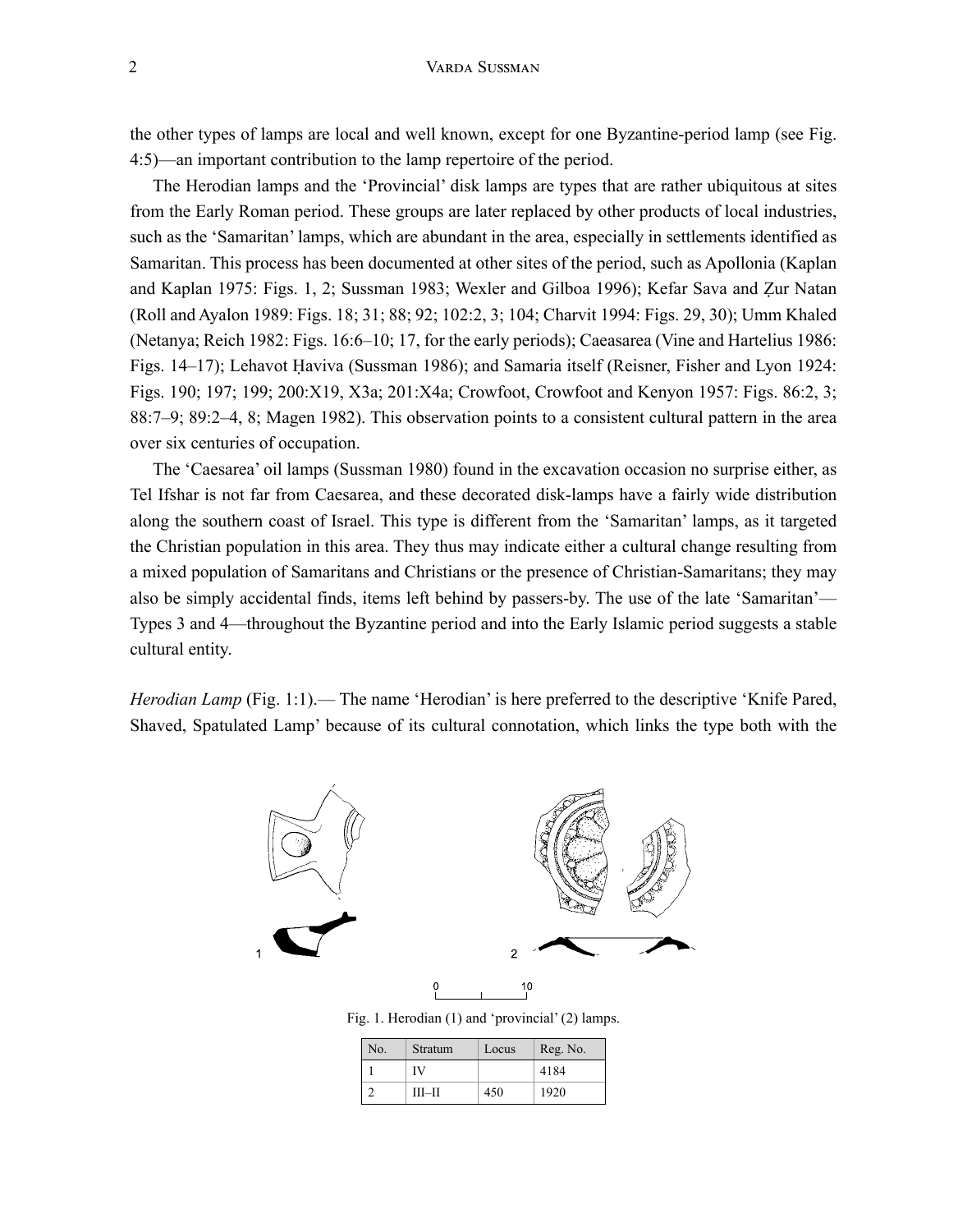period in which it first appeared and with the subsequent period of cultural plurality that persisted at least until the destruction of the Second Temple, in 70 CE.

The wheel-made Herodian lamps are considered a hallmark of the Jewish population of the period, and they are widely distributed on both sides of the Jordan river, in both settlements and burials. These lamps were extensively discussed in excavation reports and articles (cf. Kahane 1961:135–139, Fig. 3:8; Barag and Hershkovitz 1994:24–58; Sussman 2008). The type was used over an extended period, from the end of the first century BCE, or the beginning of the first century CE, to the mid-second century CE.

Changes through time can be followed by reference to the overall shape, the section and the width of the flange within the filling-hole. The single lamp of this type found in the excavation has rounded walls and a wide flange, suggesting that it is an early form, probably from the early first century CE; the later lamps in this group have straight walls with a minimal flange or no flange at all.

The Herodian lamps were thrown on the wheel, and the nozzle was attached to the finished body, which was then perforated. They were finished by shaving the base of the lamp and the base of the nozzle with a knife. The base was shaved either lengthwise or following a circular line, but only lengthwise strokes were used for the nozzle. The tip of the nozzle was cut to form either a level rim or a spatulated/curved one. The upper surface of the nozzle was often shaved to form a triangular section. This shape of the nozzle is very similar to the earlier Cnidian oil lamps (Bailey 1975: Pls. 48:279; 58:314; 64:335).

*'Provincial' Disk Lamps* (Fig.1: 2).— Only two fragments (Fig. 1:2 and Reg. No. 4112 [not illustrated]) were found of this common local type of disk lamps, which was in use throughout Syria-Palestine from the late first century CE to the third century CE (Kahane 1961:134, 141; Figs. 3:21, 4:5, 6; Wexler and Gilboa 1996). The lamps are mold-made and decorated. The fabric differs from lamp to lamp, but is usually well levigated, with the surface covered with a red-brown or red-black vitrified slip. Their distinct features are a rounded body, a biconical section, a short, rounded nozzle and a shallow disk or ring base. The disk is surrounded by a single or double circle, which is surrounded in turn by impressed ovuli or palmettes. Between the circle and the nozzle there is a band of volutes in relief. A common motif, in fact a hallmark of the type, is a double axe in relief at the center of the shoulder. The double axe is rooted in a Cretan cult of the Early Minoan period. It was probably introduced to the Levant by the Phoenicians and continued to be in use, albeit with changes, well into the classical period. The disks of these lamps were decorated in the attractive style of the earlier or contemporary Imperial Roman disk lamps. Most of the patterns were copies of these Roman lamps, along with several new eastern elements.

In most of the lamps the disc was deliberately broken before or during its use. The reason for this custom was discussed at length by Brand (1953:351), who suggested that it was due to the prohibition against graven images. However, the same breakage pattern was found on lamps bearing innocuous motifs, such as the rosette pattern on the lamp in Fig. 1:2, so the custom may have been functional, as a wide filling hole is more convenient.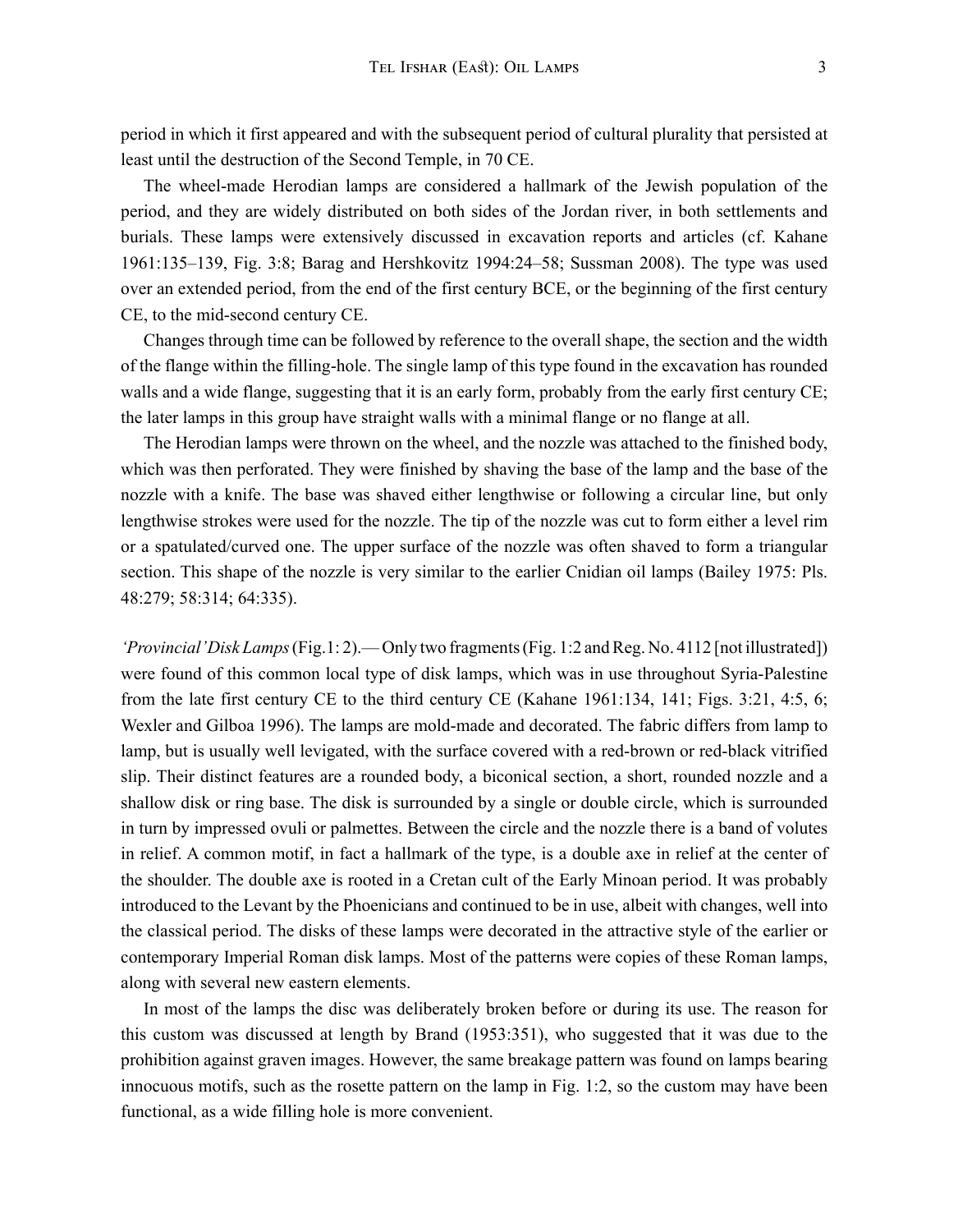*Late 'Provincial' Lamps* (not illustrated).— These lamps comprise a late version of the 'provincial' type, retaining some of its characteristics. These are pear-shaped disk lamps, with a short nozzle without a waist, and they are either decorated with half volutes or left undecorated. The walls are thicker then previously, and although when decorated the patterns are similar, they are crudely stamped or incised around the filling hole. The disk is usually undecorated and broken, as in the earlier lamps, and when decorated, the patterns no longer copy the Roman disk lamps, but are mostly geometric. The surface is either slipped or bare. The type is common in the Samaria region, but known from other sites as well, albeit in small numbers (Neidinger 1982: Pl. 24; Sussman 1986:195– 197, Pls.77:3–10; 78; 79; 80:37). The suggested date for these lamps, based mainly on typological considerations, is the late third–fourth centuries CE.

*'Samaritan' Lamps Type 1* (Fig. 2).— This Type, which was defined by Sussman (1976: Fig. 2:2; 1978: Pls. 39–44; 1983:73, Apollonia Type 1; 1986–1987), is commonly dated to the late third century or the fourth–fifth centuries CE, the latter being a more likely date. This type constitutes the largest group of lamps in the assemblage. These lamps have a rounded body, with a nearly rectangular section and a concave side, and an arched nozzle. Their base is either sunk or a ring base. Both the disc and the base were engraved with a compass and retain a compass mark at their center. The handle is usually in the shape of a four-armed star, but may also be wing shaped, albeit rather rarely; in a few cases, the two handle types are superimposed on a single lamp. The lamps were fired closed, and were broken open only before use, thus retaining ritual purity, which was closely guarded by the Samaritans.

All the lamps of this type are decorated with a set design comprising a band of chevrons or parallel dashes—a 'ladder' pattern—framing the nozzle on three sides; indeed, this design is the identifying mark of 'Samaritan' lamps (Sussman 1983: Figs. 3, 4). Within this frame there is a central pattern or a symbol. The vocabulary of these patterns and symbols is rich (Sussman 1978; 1983: Pls. 2–5, Nos. 43–58; 1986–1987). Among the most important are inscriptions of biblical phrases in Samaritan script; symbols common to Jews and Samaritans, such as the nine-branched menorah (Fig. 2:5, and see below); temples; the tabernacle and its instruments; an 'eye' motif (Reg. No. 1789; not illustrated), which is very common on lamps, and may represent protection against the evil eye (Sussman 1978: Pl. 43:26); depictions of daily life, conveyed by agricultural instruments used in the production and trade of grain and wine—the two main occupations of the period; and women's belongings, such as jewelry. The subjects are very similar to the ones represented on the Jewish 'Darom' lamps of the first–second centuries CE (Sussman 1982).

The nine-branched menorah decorating the lamp in Fig. 2:5 has a tall stem ending with three splayed feet, as in the Bet She'an Synagogue (Zori 1967: Pl. 29:5); a bar rests on top of the branches. Below the menorah on the right is an object which may be a *lulav* or a hanging lamp. Above the menorah is an object which is difficult to interpret. It may be reconstructed in part based on a fragment of a lamp published in a sale catalogue (Deutsch 1993: No. 142, far left), depicting a square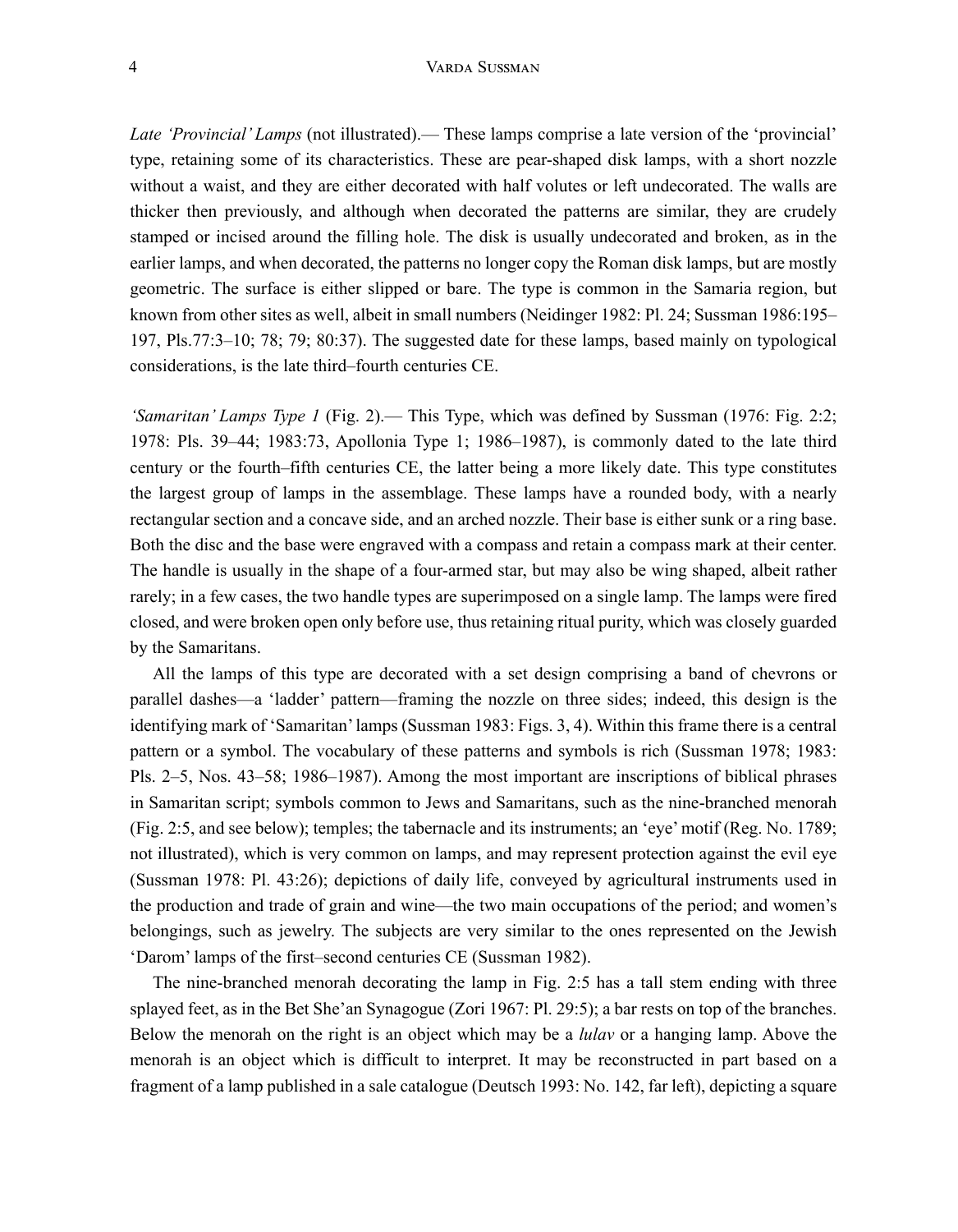

 $\frac{10}{10}$ 

Fig. 2. 'Samaritan' Type 1 lamps.

| No.            | Stratum   | Locus | Reg. No. |
|----------------|-----------|-------|----------|
| 1              | Н         | 404   | 1558     |
| $\overline{2}$ | H         | 436   | 1732     |
| 3              | $III$ -II | 494   | 1973     |
| $\overline{4}$ | Ш         | 525   | 4168     |
| 5              | IΙI       | 470   | 1857     |
| 6              | Ш         | 448   | 1736     |

offering table with a reticulated pattern, supported by two wide feet and surmounted by an arch and a gabled roof. Similar feet also support large basins. The space above the altar is wider on the lamp from Tel Ifshar, and it may have been used to portray additional motifs. At the base of the nozzle, which is broken off, it may be possible to identify three of four bases of twisted columns of a shrine or a temple—a very common decorative motif on 'Samaritan' Type 1 lamps (Sussman 1986–1987: Figs. 1–3).

This group of lamps exhibits two half-circles covered with geometrical patterns on the shoulder one on the front part of the disk, and the other below the handle (Sussman 1983: Fig. 2). The 'ladder'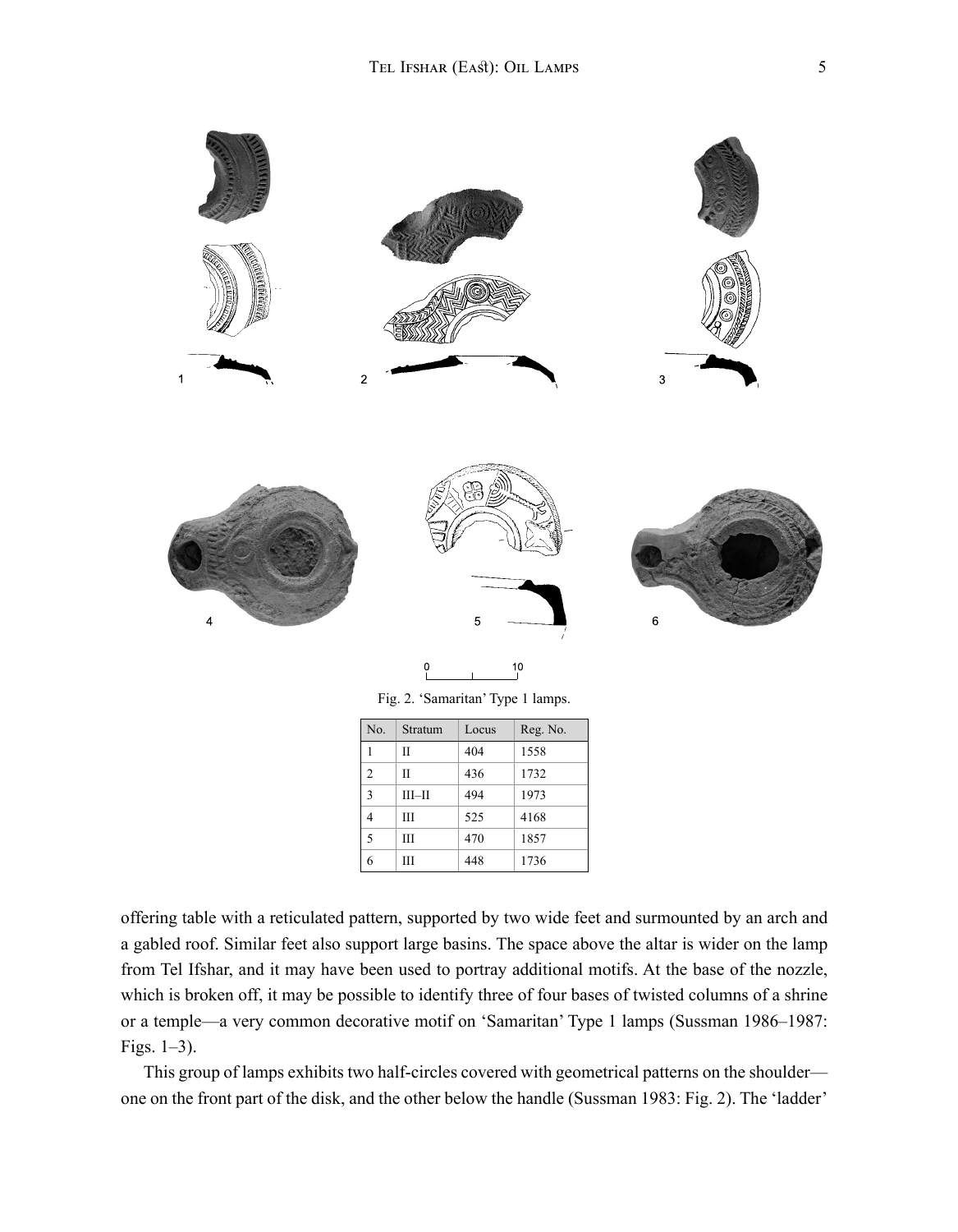pattern sometime surrounds the body and the disk (Fig. 2:1, 4, 6), and various patterns can be found in the space between the two. These patterns may include branches and/or concentric circles (Fig. 2:2), or a row of dotted circles (Fig. 2:3), which at times support an arch, representing scales (Fig. 2:4). When elaborately decorated, elongated volutes and other patterns are found along the base of the nozzle (Sussman 1978: Nos. 9, 20, 21, 29). Occasionally, a narrow branch replaces the 'ladder' along the sides of the nozzle or around the shoulder (Fig. 2:2, 3), and the principal motif is often repeated on the shoulder (Fig. 2:5). Some of these geometric patterns are common on other types of contemporary lamps as well.

*'Samaritan' Type 2* (Fig. 3:1, 2).— Three exemplars were found of this type, which was defined by Sussman (1976:89, Group B; 1978: Pls. 44:42, 43; 46:44, 46; 1983:73, 78, Figs. 7:4, 5, 8, Type 2) and is contemporary with 'Samaritan' Type 1 (fourth–fifth centuries CE). The shapes of the individual lamps very: some are elongated, others pear-shaped. A straight or arched channel runs along the nozzle to the disk. The treatment and the shape of the disk is the same as in 'Samaritan' Type 1. The handle is wing- or star-shaped (Sussman 1978: Pl. 46:44). Most of the decoration designs consist of geometric patterns, following the same style as that of Type 1, with the 'ladder' pattern and half circles. Only a few depict figurative subjects. Two daggers are a frequent motif, usually hidden within the geometrical patterns (Sussman 1988: No. 35). The motif of two daggers is found in other media as well—at times as two knives—such as in Christian sacrifice scenes of the Byzantine period (Goodenough 1964: No. 71, the Sacrifice of Isaac) and in decorated Samaritan manuscripts (Purvis 1994: Figs. 1, 2).

*'Caesarea' type* (Fig. 3:3, 4).— These decorated disk lamps date from the sixth–seventh centuries CE. They were found in association with molds in various excavations at Caesarea, hence the name (Sussman 1980; Holum et al. 1988:167, Fig. 117, first on the right). The type has elements in common with lamps produced at other Palestinian workshops of the period, such as the Beit Naṭṭif and the Samaritan ones. The lamps are rounded, with a wide ring base, sometimes smoothed, and are trapezoidal in section. They have narrow, sloping shoulders with an incised decoration of leaves. The disk is wide and concave, surrounded by a ridge, and usually with a decoration in relief, which differs from those found on Roman-period lamps and on the Samaritan and Beit-Naṭṭif lamps. The handle is in the shape of a triangular pyramid, and the short, blunt and narrow nozzle is framed by a double line; the wick hole is small. Lamps of this type were found also in the vicinity of Caesarea (Siegelmann 1992: Fig. 4) and along the southern coast of Israel. In northern Israel, similar oil lamps had a large filling hole (Adan-Bayevitz 1995).

The frequent use of the cross to decorate the disk of both the northern and southern 'Caesarea' lamps led to the suggestion that they were associated with the Christian community. The appearance of this type was attributed to the mid-fourth century CE on typological grounds as well as on the assumption that a common use of the cross would occur only after Christianity gained recognition as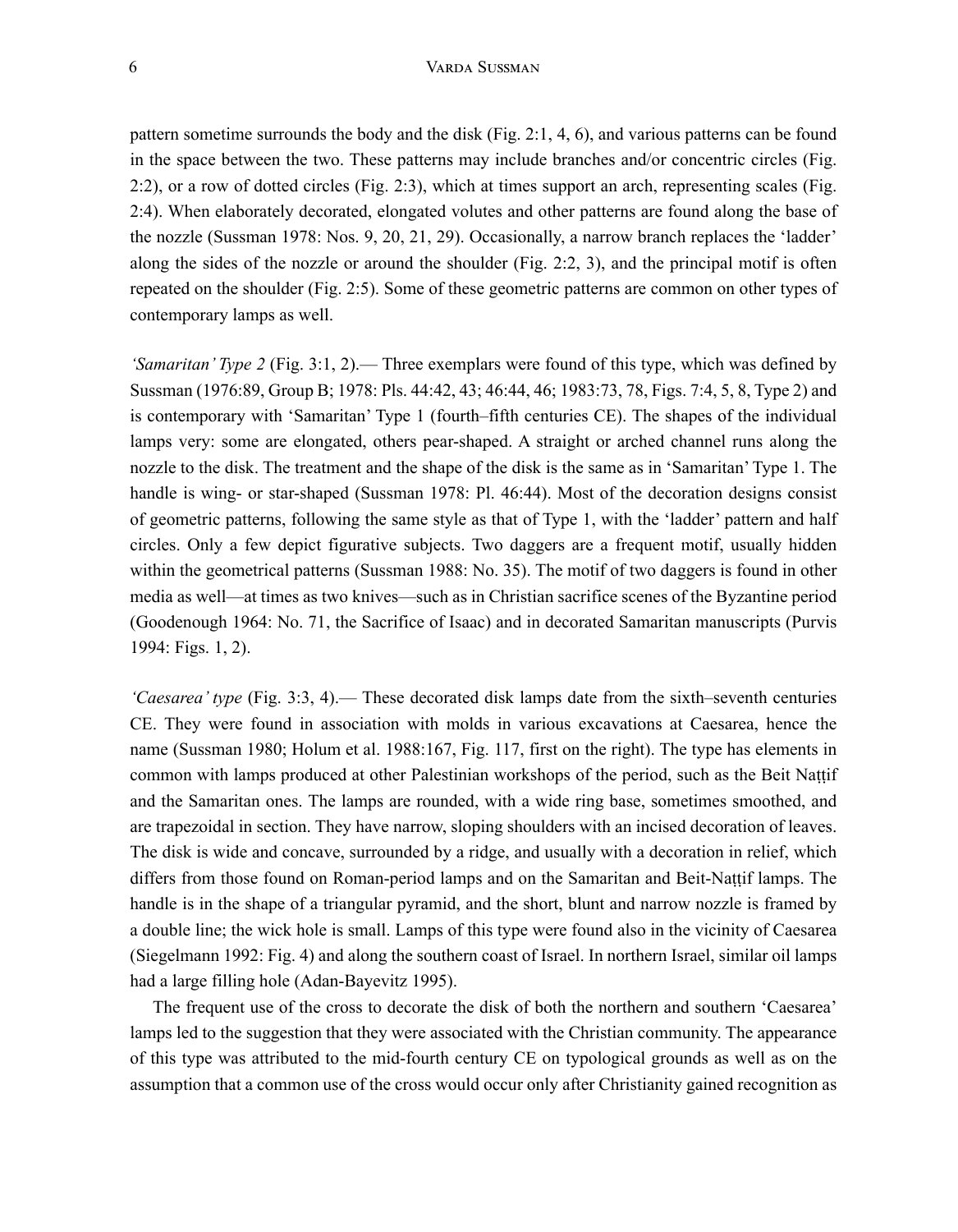

| No. | Stratum | Locus | Reg. No. |
|-----|---------|-------|----------|
|     | Н       | 186   | 1519     |
|     | Н       | 525   | 4183     |
|     | Н       | 134   | 1214     |
|     | Н       | 449   | 1850     |

a formal religion. The type flourished during the fifth and possibly even into the sixth century CE. The lamp in Fig. 3:4 is decorated with a heron, a bird commonly depicted in Christian art.

*'Samaritan' Types 3 and 4* (Fig. 4:1–3).— These types date from the late Byzantine to the Early Islamic period. The two types cannot always be differentiated in fragmented form. Fig. 4:1 is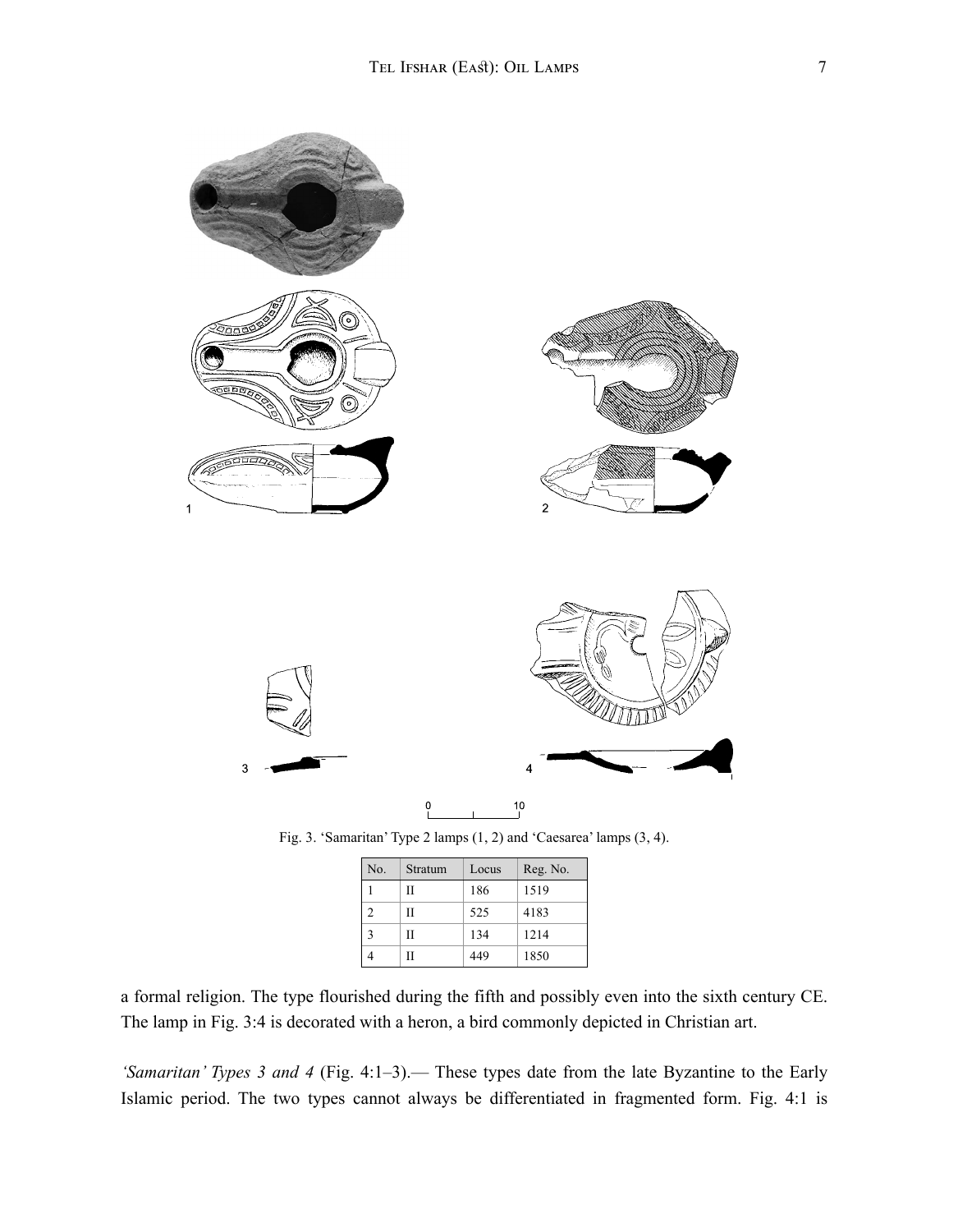

Fig. 4. 'Samaritan' Types 3 and 4 lamps (1–3); Byzantine (4) and Late Byzantine (5) lamps.

| No.            | Stratum | Locus | Reg. No. |
|----------------|---------|-------|----------|
|                | П       | 402   | 1551     |
| $\overline{2}$ | П       | 134   | 1172     |
| 3              | П       | 136   | 1196     |
|                | П       | 517   | 4063     |
| 5              | П       | 521   | 4132     |

identified as Type 3, Fig. 4:2 as Type 4, and Fig. 4:3 remains unattributed. Type 4 appeared later than type 3, and remained in use later, but there is a certain overlap between the two. In shape and manufacturing details they are like the 'Samaritan' Type 2 (Sussman 1976:98–99, Groups C and D; Sussman 1983:80, Types 3, 4, Fig. 9:2, 3, Pl. 12): they are elongated, with a wide and deep channel along the nozzle, which later become shallow.

The flat disk of the Type 3 lamps was broken prior to its use, as in the 'Samaritan' Types 1 and 2 lamps. The later, Type 4 lamps had a wide-open filling hole, encircled by a single or double circle. In the latter case, the outer circle crossed the base of the channel, separating it from the disk. These lamps have a trapezoidal section. The handle is always winged, either horizontally or slanting upward. The decoration consists mainly of geometric patterns that are deeply incised into the mold. The design runs in parallel lines across the sloping wide shoulders. The motifs of branches inside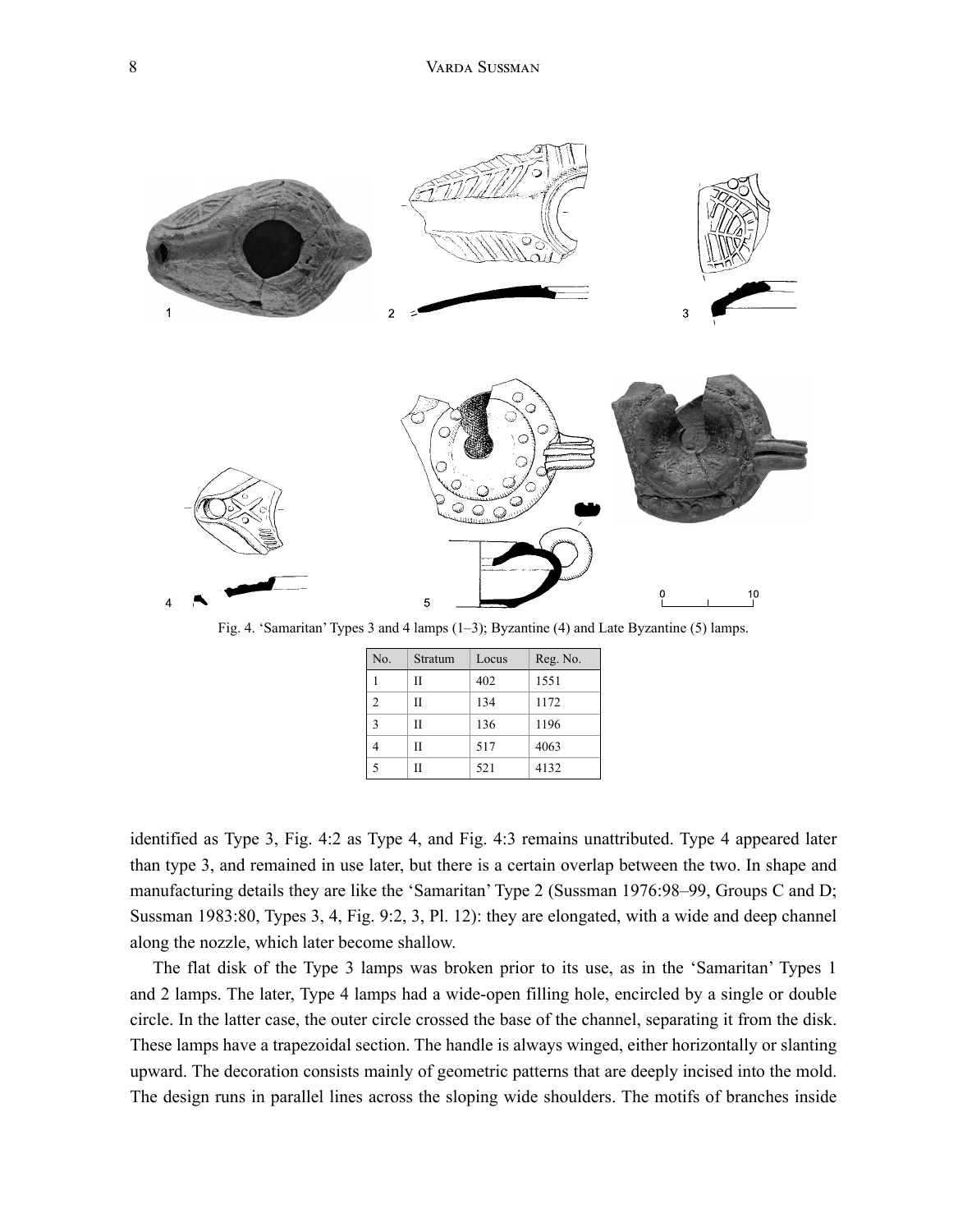half-circles and free-standing branches continued to be in fashion (Fig. 4:1, 3), as were the wide disks (No. 1962; not illustrated). An arch motif that came into fashion during this period is found on Islamic oil lamps as well (e.g., Ḥammat Gader; Cohen-Uzzielli 1997: Fig. 13, top).

*'Byzantine'* (Fig. 4:4).— Only one fragment of this type of lamp was found. It is unslipped, and has a shallow, arched channel decorated with an equal-armed cross with dots between the arms. As a wide, shallow channel is usually found in lamps of the late Byzantine period, we tentatively date this lamp to the seventh century CE.

*'Late Byzantine'* (Fig. 4:5).— This fragment belongs to a rare, imported oil lamp. It has elements that could associate it with either Asia Minor or Egypt. These include the low ring base, the conical section and the ridged-loop handle attached to the mold-made lamp, as well as the dark hue of the ware, the dark slip and other manufacturing details: the concave disk and the small central filling hole with a distinct rim. The nozzle, which may have provided an indication of the origin, is missing. The disk is decorated in linear relief, depicting branches pointing to the center. Two circles of small, raised disks surround the rim and the shoulder.

No parallel was found for this lamp, which must be an import. Similar decorated oil lamps with a loop ribbon handle and a channel along the nozzle are known from Saraçhane in Istanbul and are dated by Hayes to the late sixth–seventh centuries CE (Type 15; Hayes 1992: Fig. 25:125– 131). Hayes suggests a southern origin for this type: Aswan (Hayes 1980:80, Pl. 56:481 [fifth–sixth centuries CE], Pl. 58:521 [sixth–seventh centuries CE]). However, while the lamps from Aswan do have a similar decoration within the disk, their shape and handle are nevertheless different.

## **REFERENCES**

- Adan-Bayewitz D. 1995. A Lamp Mould from Sepphoris and the Location of Workshops for Lamp and Common Pottery Manufacture in Northern Palestine. In J.H. Humphrey ed. *The Roman and Byzantine Near East* 1: *Some Recent Archaeological Research* (*JRA* Suppl. S. 14). Ann Arbor. Pp. 177–182.
- Bailey D.M. 1975. *A Catalogue of The Lamps in the British Museum* I: *Greek, Hellenistic, and Early Roman Pottery Lamps*. London.
- Barag D. and Hershkovitz M. 1994. Lamps. In *Masada* IV: *The Yigael Yadin Excavations 1963–1965; Final Reports*. Jerusalem. Pp. 1–147.
- Brand Y. 1953. *Ceramics in Talmudic Literature*. Jerusalem (Hebrew).
- Coen-Uzzielli T. 1997. The Oil Lamps. In Y. Hirschfeld. *The Roman Baths of Hammat Gader: Final Report*. Jerusalem. Pp. 319–346.
- Charvit Y. 1994. Catalogue of Oil Lamps from Zur Natan. In *Reports on TFAHR Excavations at Zur Natan, Israel; Silistra, Bulgaria and Ulanci, Macedonia*. Houston. Pp. 22–25.
- Crowfoot J.W., Crowfoot G.M. and Kenyon K.M. 1957. *Samaria-Sebaste* III: *The Objects from Samaria*. London.